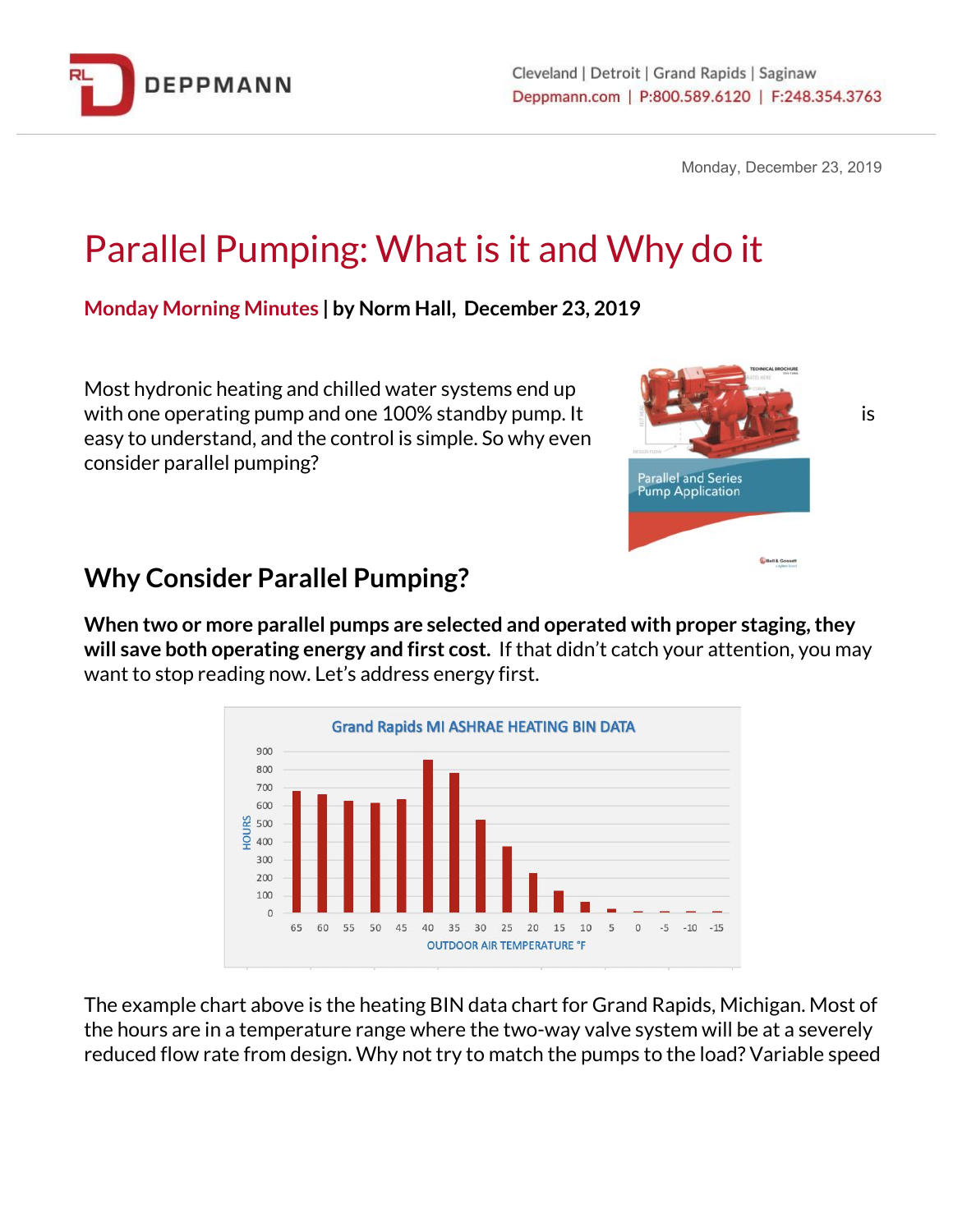will save a lot of energy. Variable speed in smaller pumps and smaller horsepower will save even more energy.

First cost implications may be obvious. Smaller pumps at smaller horsepower with smaller pipe sizes will cost less than if everything is larger. I'll jump into this much more in the upcoming articles.

# **SYSTEM HEAI** 1/2 SYSTEM FLOW' B A **Basic Parallel Pump Installation** Figure 1

## **What is Parallel Pumping?**

#### **Figure 1 from the B&G TEH-1109[A](http://bit.ly/2qo3LGG) Parallel & Series [pumping](http://bit.ly/2qo3LGG) manual**

Parallel pumping is a method of selection and control of constant or variable speed pumps that mirrors the variable load we see in building comfort systems. We operate a single pump for most of the duty and when more flow is needed, we stage on the next pump.

Today, many systems have one pump designed for 100% of the flow and one pump sitting there as 100% standby. In parallel pumping, the design flow rate is divided between two or more operating pumps. If there are two operating pumps, the load is split 50%-50%. If there are three operating pumps, the load is split 33%-33%-33% and so on. While all the pumps are selected at this reduced percent of the design flow rate, the pump head for all pumps remain at 100% of the design head.

#### **Parallel Pump Details**